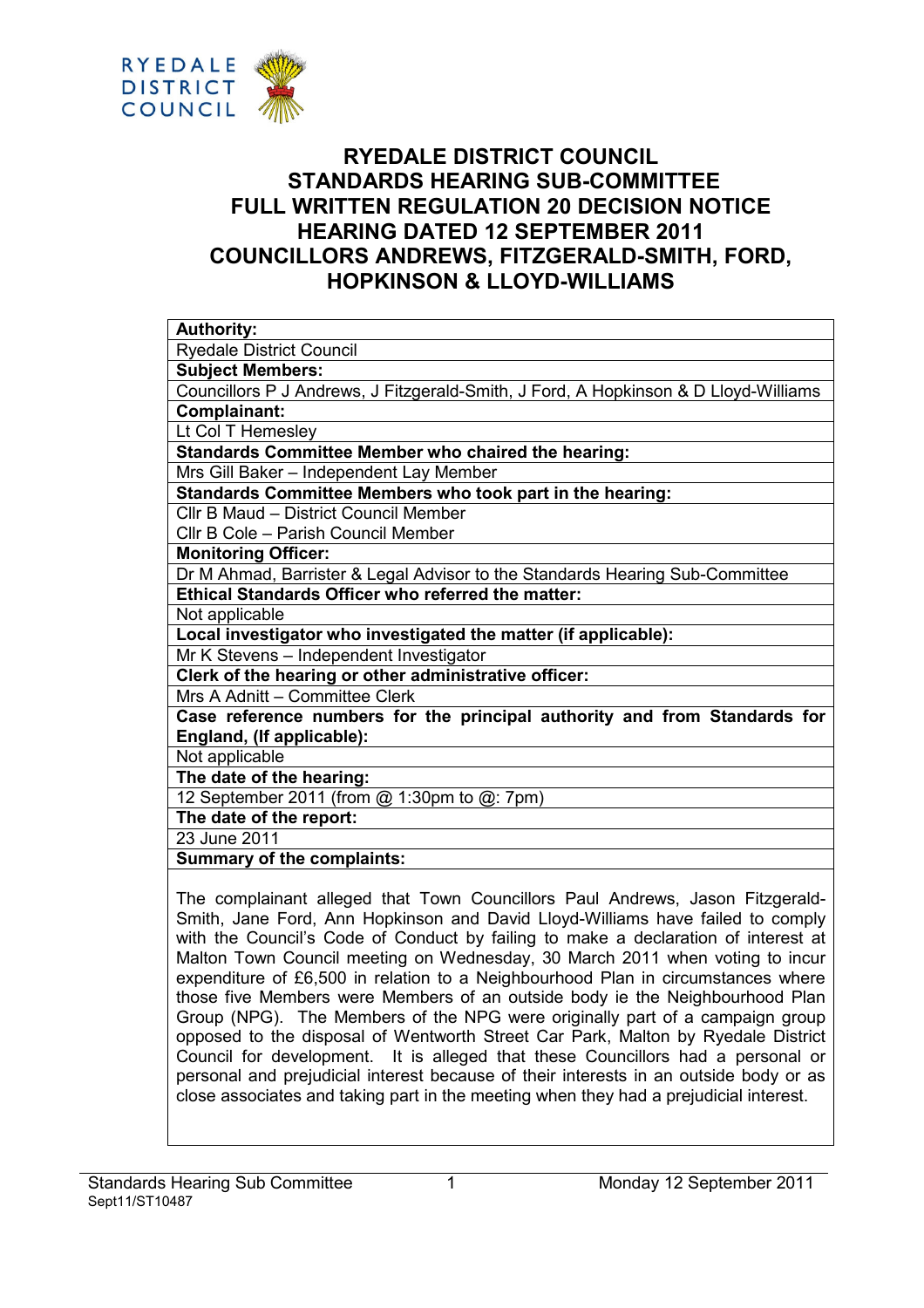### The relevant sections of the Code of Conduct:

- § The application of paragraph 8 (1) (a) (ii) (cc) relating to any body one of whose principal purposes includes the influence of public opinion or policy of whilst being a Member or in a position of general control or management.
- § Failing to declare at Malton Town Council meeting on 30 March 2011 a personal or a personal and prejudicial interests because of their interests in an outside body or as close associates and taking part in the meeting when s/he has a prejudicial interest contrary to paragraph 9(1) (Declare Interest) and 12 (Withdraw from meeting) of the Members' Code of Conduct.
- Failure to give written notification within 28 days of becoming aware of any new personal interest or change to any registered personal interest contrary to paragraph 13 of the Members' Code of Conduct. Details of the new personal interest or change must be registered.

## A summary of the evidence considered and representations made:

- i. The Investigator's report with supporting documents
- ii. Pre-hearing documentation of:-
	- (a) Councillor Andrews
	- (b) Councillor Fitzgerald-Smith
	- (c) Councillor Mrs Ford
	- (d) Councillor Mrs Hopkinson
	- (e) Councillor Lloyd-Williams
- iii. E-mail of Councillor Andrews dated 8 September 2011
- iv. E-mail and hard copy correspondence between Anthony Winship and Councillor Paul Andrews dated 30 June 2009, 7 July 2009, 9 July 2009, 9 July 2010 and 20 July 2010.
- v. The Chairman of the Standards Hearing Sub-committee also made the following key jurisdictional points at the start of the Hearing so as to ensure the expedient handling of the proceedings: -

1. The Standards Hearing had no jurisdiction over:-

- a. any planning issues;
- b. the sale of any land and the use to which it is currently being used or may be put to in the future;
- c. the content of any Neighbourhood Plan or the detail of any consultation process agreed /carried out by the Town Council(s);
- d. the legality (or otherwise) of the use of £6,500 for consultation purposes by the Malton Town Council on 30<sup>th</sup> March 2011; or
- e. the previous issues mentioned in the papers over the declaration of interest relating to the Fitzwilliams Estate.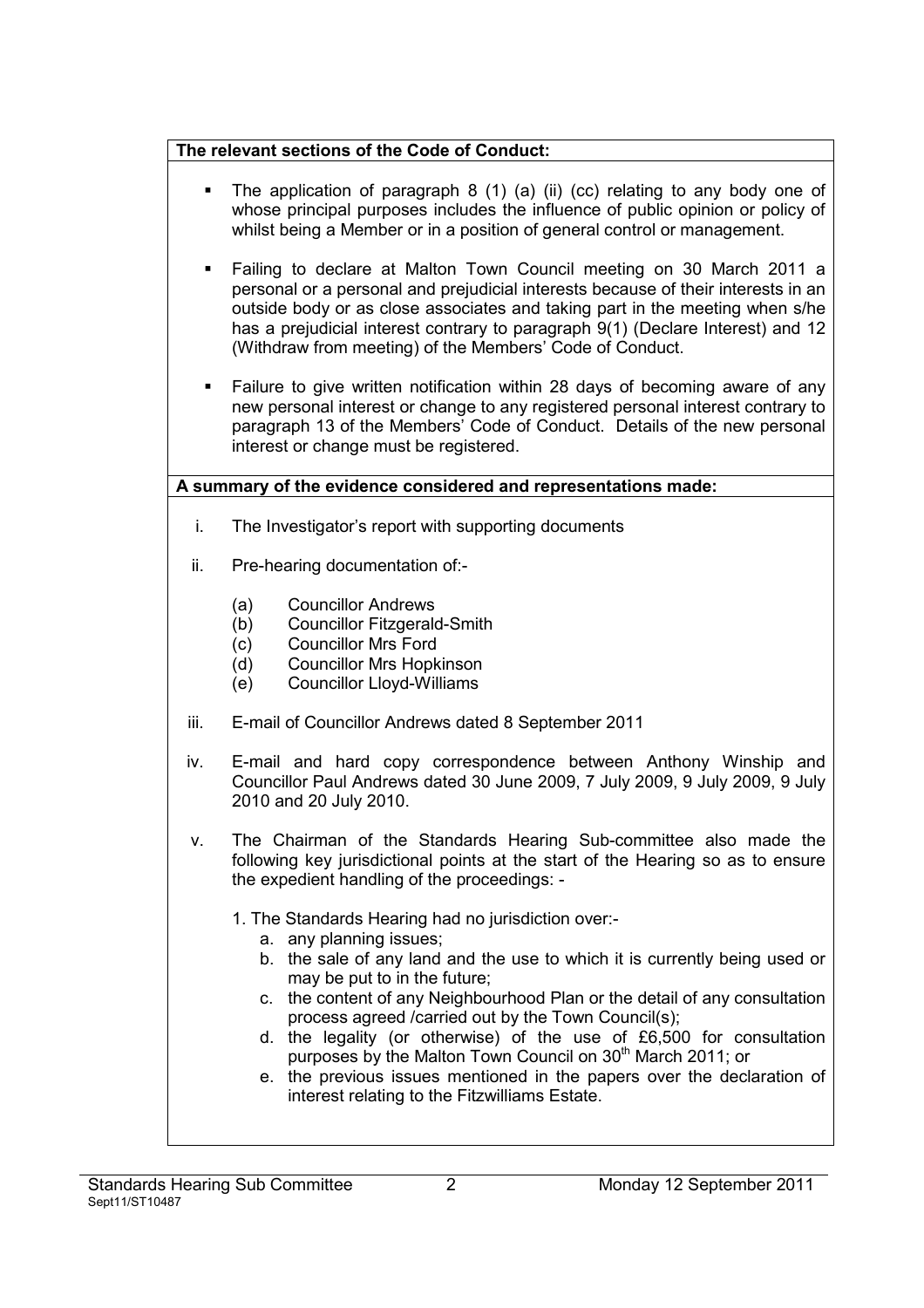2. The Standards Hearing only had jurisdiction over the alleged conduct of Councillors the subject of this complaint in relation to the Code of Conduct. Any representations on points not covered by the jurisdiction of the Hearing would not be allowed; and

3. The Chairman sought the co-operation from everyone involved in ensuring any representations made were brief and to the points in dispute, as members of the panel had read all of the papers.

#### The findings of fact, including reasons for them:

The Standards Hearing Sub-Committee found the following facts based on the paragraphs in the Investigation report, namely paragraph 4.3, 4.6, 4.7, 4.8, 4.9, 4.10 and 4.11.

These are as follows:-

4.3 Between January and March 2011, the five respondent Councillors and about five to seven local business people and residents met together at least fortnightly in various locations in Malton. The meetings were informal with no office holders, minutes, constitution/rules etc and were held to discuss the drafting of a Neighbourhood Plan covering Malton and Norton. The meetings were originally lead by Councillor Andrews and then by Emma Brooksbank.

4.6 The Clerk of Malton Town Council wrote in his briefing to Council on 26 January 2011 "The Mayor will advise of some work currently being done by a group of Malton/Norton connected people who actively campaigned against the Wentworth Street Car Park sale, and are now compiling a 'Neighbourhood Plan'".

4.7 The Clerk's report to the Malton Town Council dated 17 February 2011 says that the "draft Neighbourhood Plan has been written by a group which includes members of the business community and the public, and some individual Town Councillors. It is the first draft of a document which will, after consultation with the public and after adoption by the Town Councils, be put forward for formal acceptance by Ryedale District Council".

4.8 In March 2011, as attached to the Clerk's brief to Council dated 17 March 2011, one of the report's authors and a member of the group referred to above. Emma Brooksbank, wrote to Malton Town Councillors:

"As you will be aware, the group of people who organised the campaign against the sale of Wentworth Street Car Park last year have spent the winter discussing what is good in the towns and where improvements may be needed ... We felt it important to provide information on to the community on many aspects of life in the towns ... We have tried to provide an appropriate depth of information the main strategy subjects in a readable way so they can be easily understood, to enable the public to properly consider them. Where there are different points of view, we have endeavoured to set them out in a way that gives the Plan breadth and suggests finding a balance between retaining the distinctive nature of Malton and Norton and stimulating the local economy. Section 2 of the Plan is currently receiving a final edit from a planning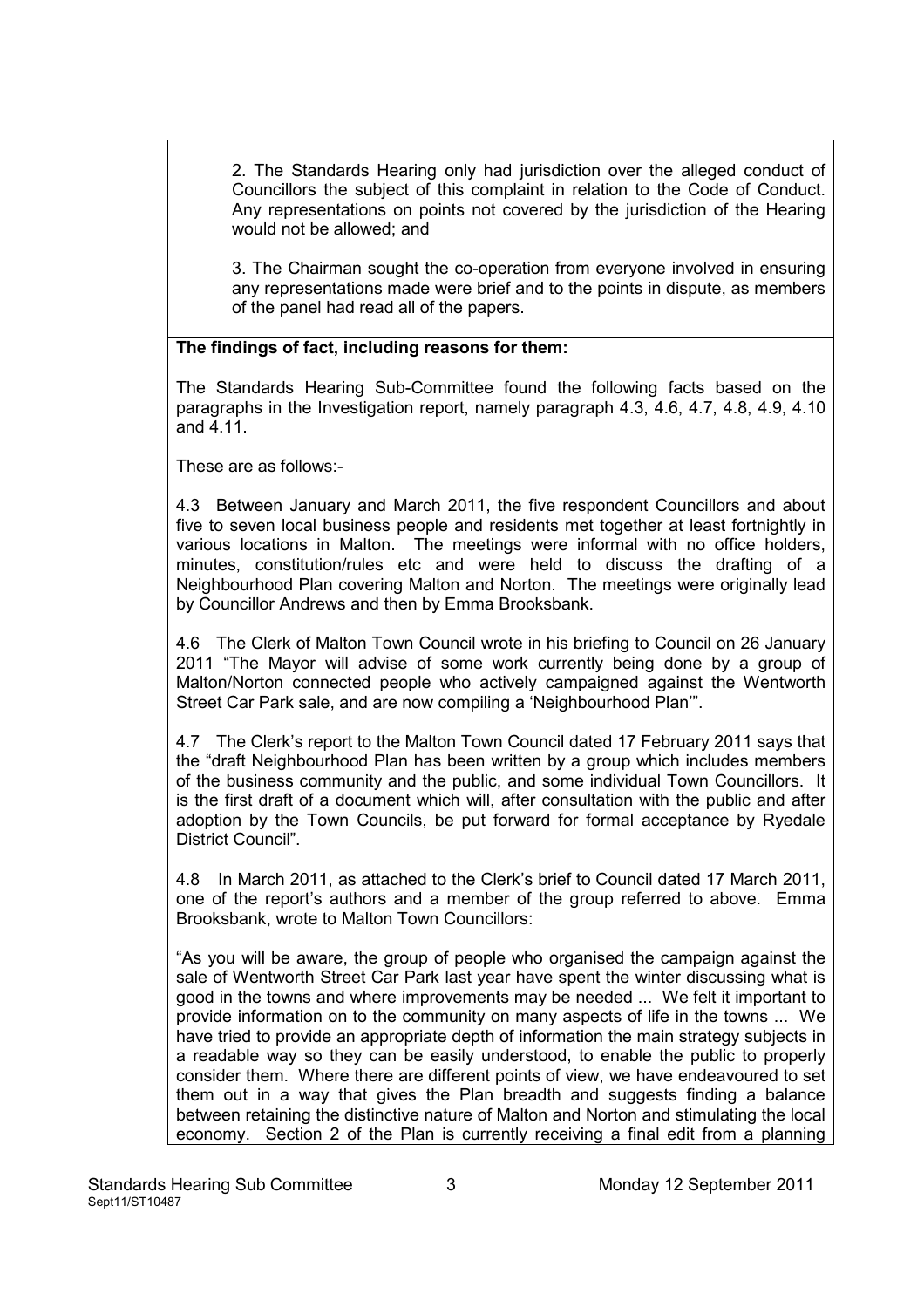consultant (at the group's expense) and a draft should be available to you in time for the meeting."

4.9 Emma Brooksbank and Denys Townsend made a presentation on the draft Neighbourhood Plan to Malton Town Council on 30 March 2011. The latter is Chairman of Malton Business in Action.

4.10 At the beginning of the 30 March 2011 meeting, the Clerk advised members that he was not aware of any reason why any member who may have contributed already to work on the draft Neighbourhood Plan should consider that he or she would have a personal financial or any other prejudicial interest in the outcome of any resolution that might be forthcoming in this connection. Members were reminded that it is each member's individual responsibility to decide whether a declaration of interest is appropriate in any situation.

4.11 On 30 March 2011, Malton Town Council resolved:-

- (a) To adopt the draft Neighbourhood Plan document for the purpose of taking it through a consultation process and then submitting an appropriately amended and agreed final document to Ryedale District Council as evidence in the formulation of the Local Development Framework.
- (b) To allocate £6,500 to fund the public consultation process, to include the engagement of a specialist advisor to assist the consultation and plan finalisation process.

After hearing submissions from all of the parties to the proceedings and retiring to consider the same in private, the Standards Hearing Sub-Committee confirmed that, in addition to the foregoing findings of fact, it also found the following facts:-

- (i) Malton Town Council is entitled to receive draft plans or submissions relating to its activities from interested groups or individuals and Malton Town Council is entitled to undertake a wider public consultation on any draft plans or submissions that it might receive;
- (ii) Without in anyway ruling on the legality or otherwise of the expenditure actually allocated in this matter by Malton Town Council for consultation purposes on the draft Neighbourhood Plan, Malton Town Council is entitled to allocate if necessary, resources to support a public consultation exercise.
- (iii) Malton Town Council has no jurisdiction to adopt the draft Neighbourhood Plan even after public consultation and at best the Town Council could only make recommendations to Ryedale District Council over any such plan or other development, local development plans.
- (iv) Councillor Andrews played a leading role in calling relevant Councillors and other interested persons to initial meetings, from December 2010, to create a draft Neighbourhood Plan and took an active part in such meetings which were held on a fortnightly basis from January to March 2011. All of the other respondent Councillors attended such meetings and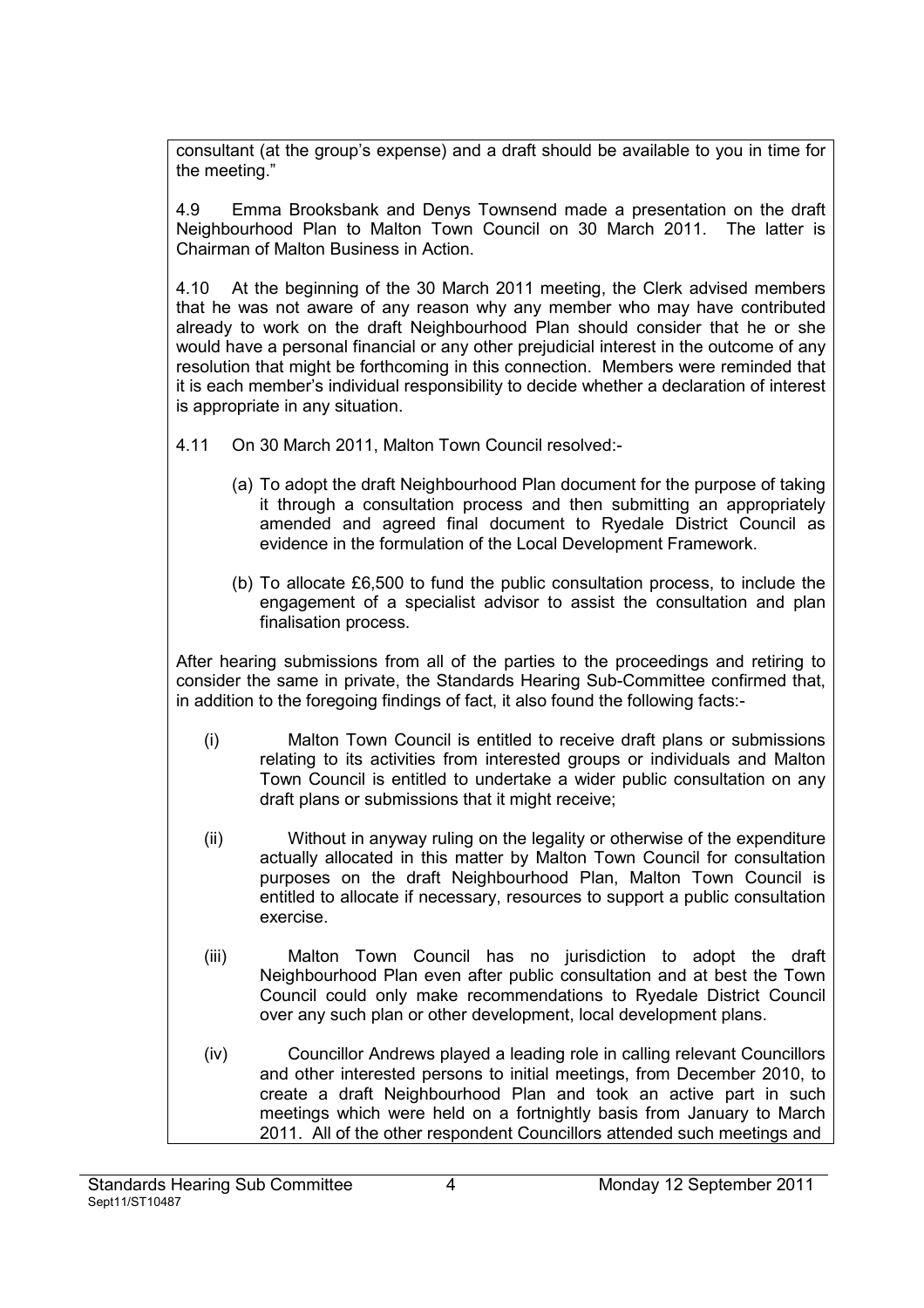contributed, to varying degrees, in the development of the draft Neighbourhood Plan.

- (v) Emma Brooksbank and Denys Townsend presented the draft Neighbourhood Plan to the Town Council meeting on the 30 March 2011 at which the Town Clerk gave some advice on declarations of personal and prejudicial interests. Councillor Andrews proposed the adoption of the draft Neighbourhood Plan for public consultation purposes and the allocation of £6,500 for such purposes. After the meeting the draft plan was put out to public consultation by Malton Town Council and subsequently submitted to Ryedale Council for adoption.
- (vi) All five respondent Councillors were named publicly at the start of the meeting as being contributors to the draft Neighbourhood Plan but none of them declared any personal or any personal and prejudicial interests at that meeting on the 30 March and neither did any of them record the nature or extent of any of their activities relating to the development of the draft Neighbourhood Plan in the register of interests.

#### The finding as to whether the members failed to follow the Code of Conduct and reasons for the finding:

The relevant paragraphs of the Members' Code of Conduct are listed in the Investigating Officer's report and these are paragraph 8 (1) (a) (ii) (cc), paragraph 9 (1), (declare personal interests) and paragraph 13 (register interests). The Standards Hearing Sub-Committee accepted the findings of the Investigating Officer that there was no breach of the code in respect of prejudicial interests.

### 8 (1) (a) (ii) (cc) – Body influencing public opinion or policy

- Finding: The Neighbourhood Plan Group, which included the five respondent Town Councillors, was as a matter of fact a body one of whose principal purposes included the influence of public opinion or policy.
- Reasons: The Standards Hearing Sub-Committee determined, on a balance of probabilities, using commonly understood words, that the meetings relating to the development of the draft Neighbourhood Plan, were of sufficient prominence and activity, supported by the personal commitment of the respondent Councillors to the cause and its purposes by way of proactive membership and attendance, to constitute a body, one of whose principal purposes included the influence of public opinion or policy whether temporarily or not under 8 (1) (a) (ii) (cc) of the code. The Standards Hearing Sub-Committee also found, as a matter of fact, that there was a clear focus and seeking to influence public opinion or policy and that the body came into existence from January 2011 and that it had not met after the draft Neighbourhood Plan was presented to the Malton Town Council.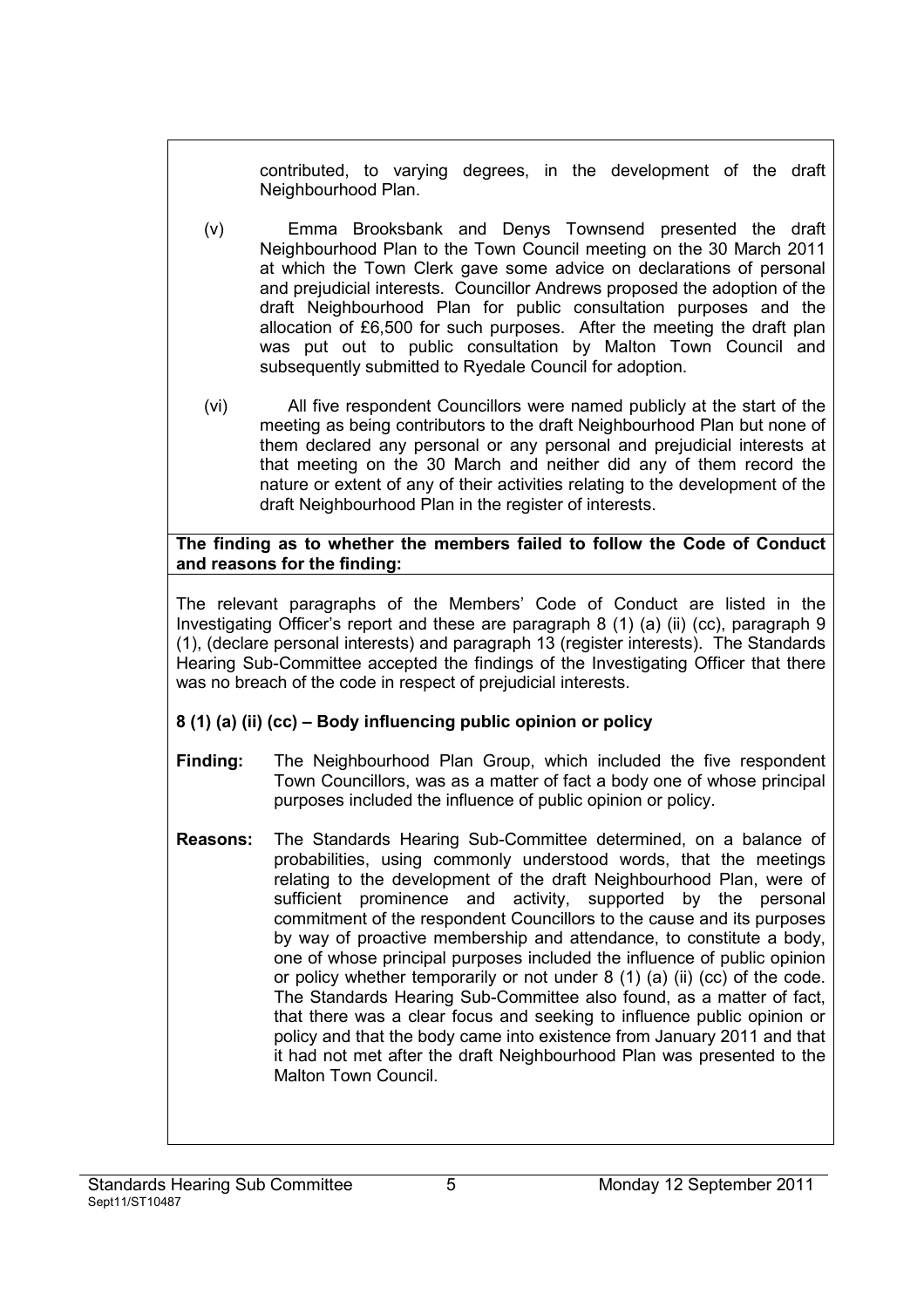### 9 (1) – Disclosure of Interests

Finding: No Breach

Reasons: The Standards Hearing Sub-Committee determined, on a balance of probabilities, that the business before the Malton Town Council on the 30 March 2011 related to, or was likely to affect that body. However, it was not enough to stop there as it was also important and essential to consider the actual decision making resolutions before Malton Town Council on 30 March 2011, as there could only be a failure to declare personal interests if the personal interests "related to or was likely to affect" that body.

> The Standards Hearing Sub-Committee determined that, in the present circumstances, the actual decisions of Malton Town Council in relation to this item of business related to whether or not the draft Neighbourhood Plan should or should not be developed further through some public consultation and, as such, it allocated some funds for such purpose and not to the body.

> The Standards Hearing Sub-Committee determined, therefore, that Malton Town Council did not make a decision "relating to or affecting" the body one of whose principal purposes included the influence of public opinion or policy.

> Accordingly, the Standards Hearing Sub-Committee determined that there was no need for any of the respondent councillors to declare a personal interest or a personal and prejudicial interest on that occasion as the decisions of the Town Council did not "relate to or affect" the body, but were related to public consultation purposes.

### 13 – Registration of Members Interests

### Finding: Breach

Reasons: Having determined, on a balance of probabilities, that the Neighbourhood Plan Group was a "body" covered by paragraph 8 (1) (a) (ii) (cc) of the Code of Conduct, the Standards Hearing Sub-Committee was satisfied that the business of such a "body" was of sufficient prominence and importance to have put the respondent Councillors on notice that it would be prudent for them to register the "body" in their registers of interest within 28 days of such a body coming into existence as failure to do so, within 28 days, would trigger a continuing breach under the Code of Conduct.

> The Standards Hearing Sub-Committee determined that the Councillors on that body should have registered their interest in the Register of Members' Interests within 28 days of the meeting of the body and their failure to do so was a breach of the Code of Conduct. It also noted that there was now no need to register that "body" as it appeared to have